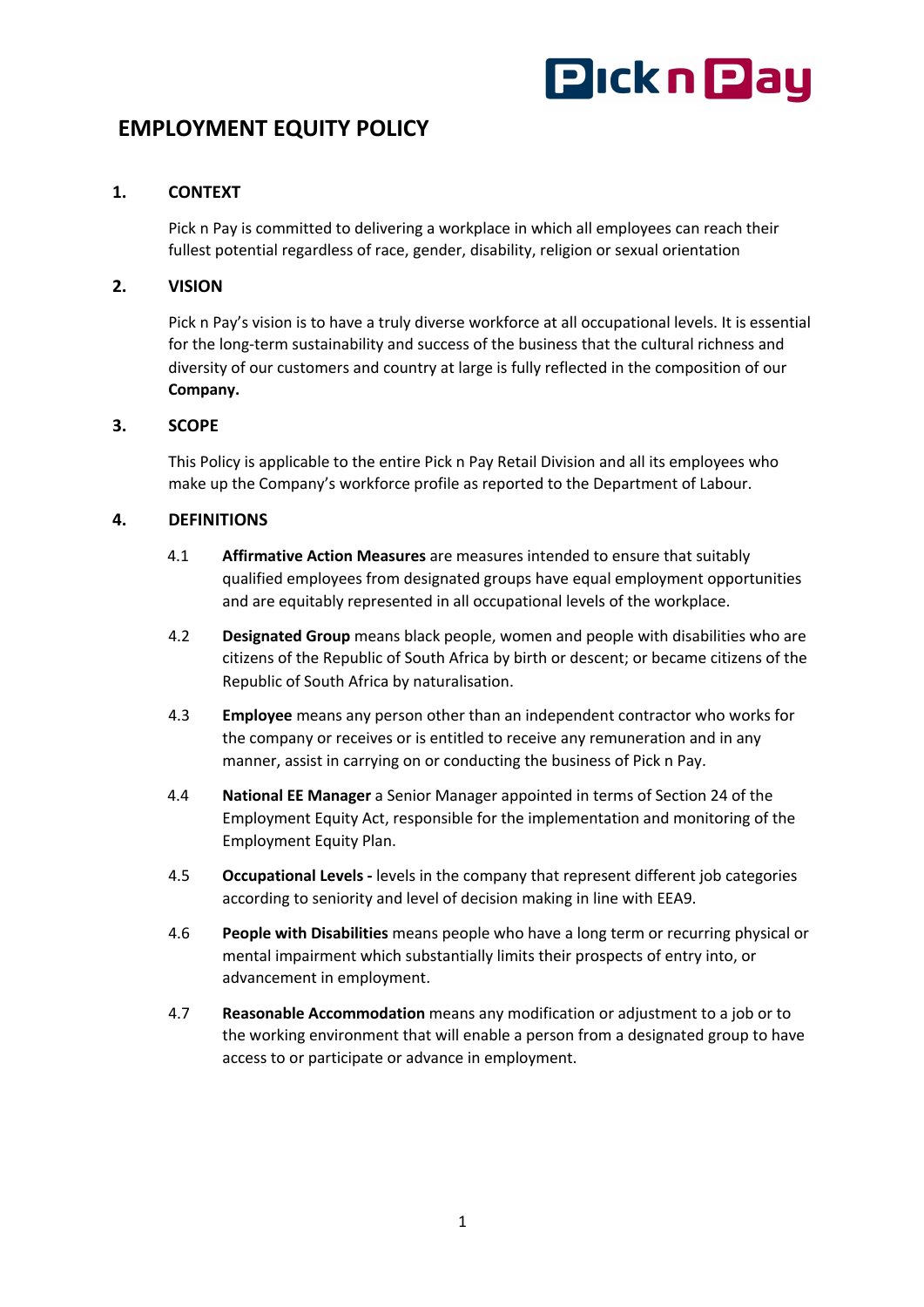

#### **5. PURPOSE OF OUR EMPLOYMENT EQUITY POLICY**

Pick n Pay supports the principles and intent of the Employment Equity Act, 1998. The purpose of this Employment Equity Policy (this Policy) is to: uphold equal opportunity and fair treatment, and ensure that unfair discrimination does not exist in the workplace;

- ensure that measures are in place to promote the advancement of previously disadvantaged employees and people with disabilities to achieve racial and gender equality;
- ensure the equitable representation of previously disadvantaged groups in all occupational categories and levels in the workforce; and
- Uphold equal opportunity and fair treatment

#### **6. GUIDING PRINCIPLES**

To ensure that this Policy is pursued effectively, the following guiding principles shall apply. The Company shall:

- operate fair, non-discriminatory practices, which respect the rights and dignity of all employees irrespective of race, gender, sex, pregnancy, marital status, family responsibility, ethnic or social origin, colour, sexual orientation, age, disability, religion, HIV status, conscience, belief, political opinion, culture, language, birth or on any other arbitrary ground;
- have effective mechanisms in its recruitment to ensure that it actively seeks out, identifies and recruits talent from designated groups; take active steps through recruitment to improve its representation of designated groups across the organisation at all occupational levels as per the Act;
- have effective performance management, career development and succession planning mechanisms in place to ensure that employees from designated groups advance through the organisation so that the representation of designated groups is improved across the organisation at all occupational levels;
- provide reasonable accommodation for people with disabilities and other designated groups;
- provide a working environment which fosters a culture of respect and tolerance for diversity, and has committed, motivated and high-performing employees.

#### **7. EMPLOYMENT EQUITY PLAN**

- For this Policy to be effective, an Employment Equity Plan (the Plan) must be in place. The Plan must set out:
- an analysis of the Company's employment policies, practices, procedures, and the working environment to identify employment barriers that adversely affect members of designated groups;
- Clear and attainable objectives to be achieved for each year of the Plan. These must include numerical goals to achieve equitable representation of suitably qualified people from designated groups within each occupational category and level in the workforce, and the timetable within which this is to be achieved;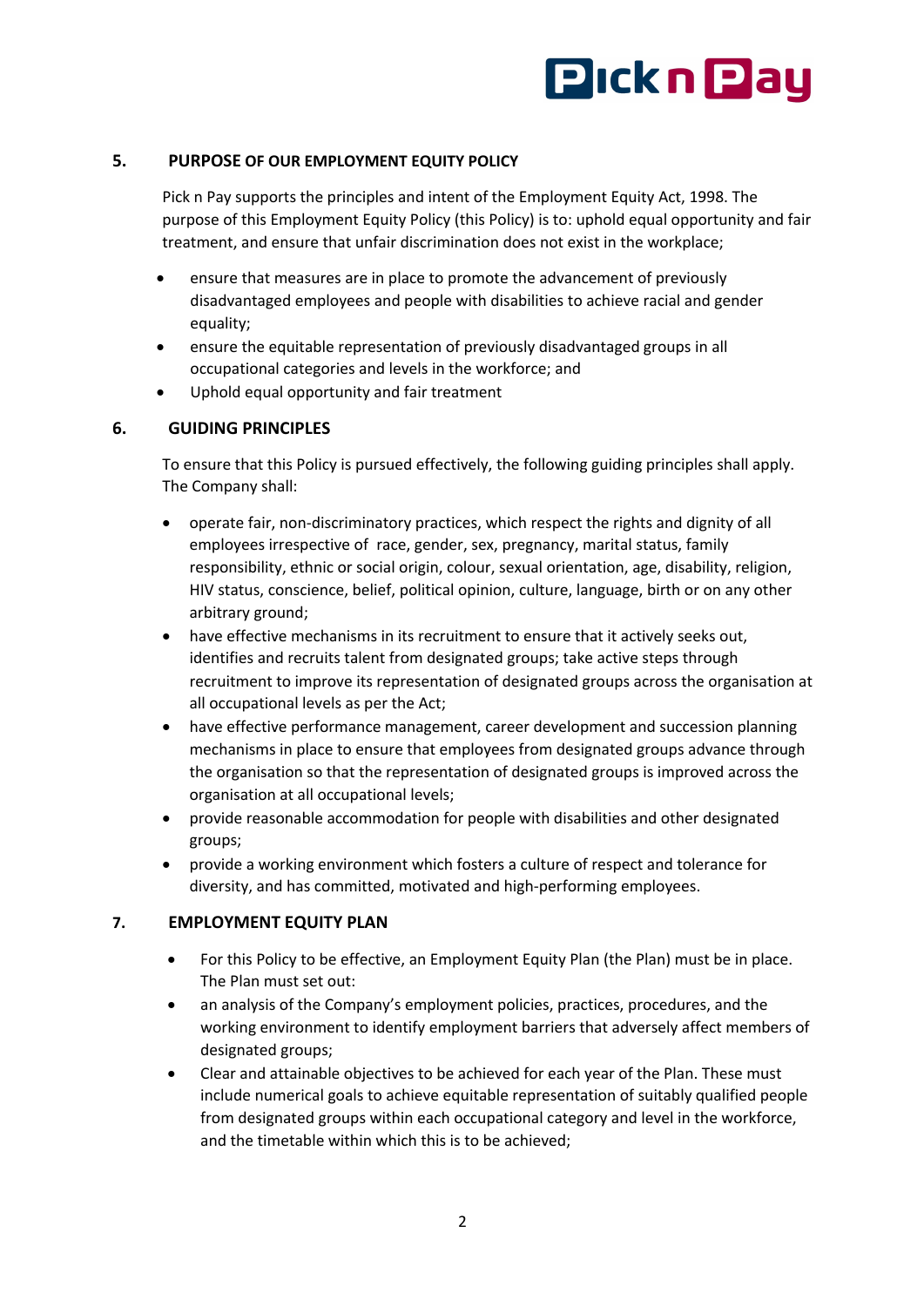

- a timetable for each year of the Plan for the achievement of goals and objectives other than numerical goals;
- the affirmative action measures together with other strategies, policies, processes and structures which must be put in place to achieve these objectives;
- how progress against these goals and targets will be measured over the lifespan of the Plan;
- the processes in place to review progress and to put in place new actions where these are required to deliver the Plan;
- how the Company will maintain and update its workforce profile to determine progress against targets, and how this will be assessed and reviewed;
- the duration of the Plan, which may not be shorter than one year or longer than five years;
- the internal procedures to resolve any dispute about the interpretation or implementation of the Plan;
- the persons in the workforce, including senior managers, responsible for monitoring and implementing the Plan;
- the procedures that will be used to monitor and evaluate the implementation of the Plan and whether reasonable progress is being made towards the implementation of Employment Equity;
- the process for reporting on the implementation of the Plan to the Director General of the Department of Labour in accordance with the Employment Equity Act, 1998.

#### **8. GOVERNANCE**

The Group CEO is accountable for ensuring that there is an effective approach to Employment Equity across Pick n Pay, including ensuring that:

- the Company complies with the provisions of the Employment Equity Act, 1998;
- an effective Employment Equity Policy is in place;
- The Employment Equity Plan is in place to give effect to this Policy, and that the Plan is given sufficient priority and resources to be implemented effectively;
- progress in delivering the Plan is measured and is reported in accordance with the requirements of the Employment Equity Act, 1998.

Under the direction of the CEO, the Group Human Resources Director is accountable and responsible for the effective formulation and implementation of the Employment Equity Policy and Plan, and for the organisation and chairing of the National Employment Equity and Skills Development Forum (see below).

Group Executives and Regional General Managers are accountable and responsible for the delivery of the Employment Equity Plan in the areas under their command.

The National Employment Equity Manager is responsible for driving the delivery of the Employment Equity Plan and for coordinating and facilitating the work of the National Employment Equity and Skills Development Forum (see below).